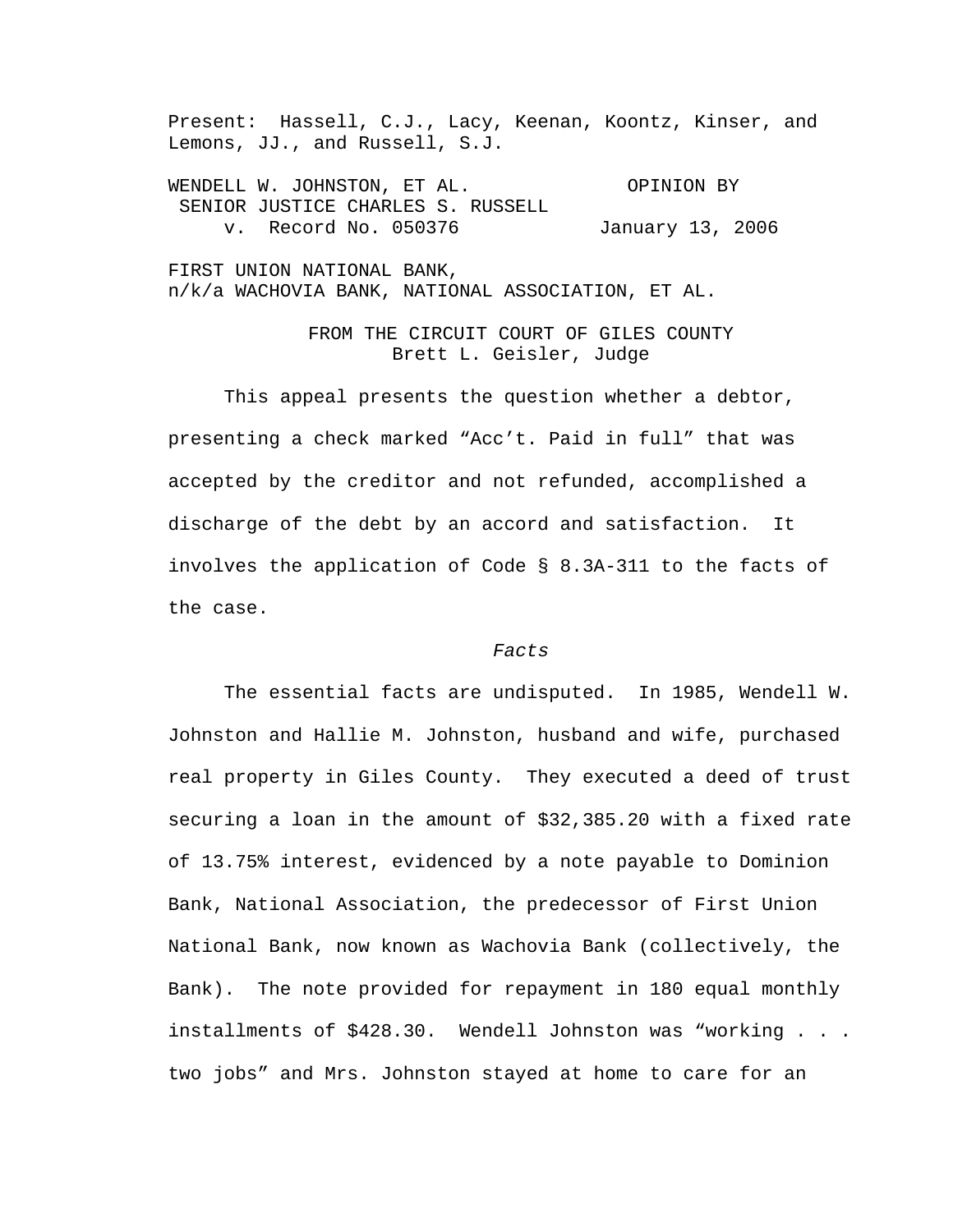invalid grandson. She made the monthly payments due on the Bank's note, but sometimes the payments were late. The Bank had given her a coupon book at the outset of the loan that she relied on to keep track of her payments. Each coupon was marked with the due date, the amount of the monthly payment and the amount of a "late charge" that would fall due if the payment were more than seven days late. She attached the coupons to each payment she made. When a payment was late, she added the "late charge" to her payment. She believed that this kept her account current and that the principal was declining as shown on the Bank's amortization schedule.

 In 1999, Mrs. Johnston noticed a discrepancy between the principal balance remaining on the loan as shown on a statement received from the Bank and the much lower balance shown by her own records. Because she had made all payments at the Pearisburg branch of the Bank, she brought the matter to the attention of Lester Tickle, who was then the manager of that branch. He requested the Bank's office in Roanoke to send the Johnstons a "history of her payments." When Mrs. Johnston received such a document from the Bank, it did nothing to answer her questions. She testified that "there was no explanation for that large amount."  $1$ 

 $\begin{array}{c|c}\n\hline\n\text{1}\n\end{array}$  $1$  This document, captioned "Transaction History," was made an exhibit at trial. It is a computer-generated record only of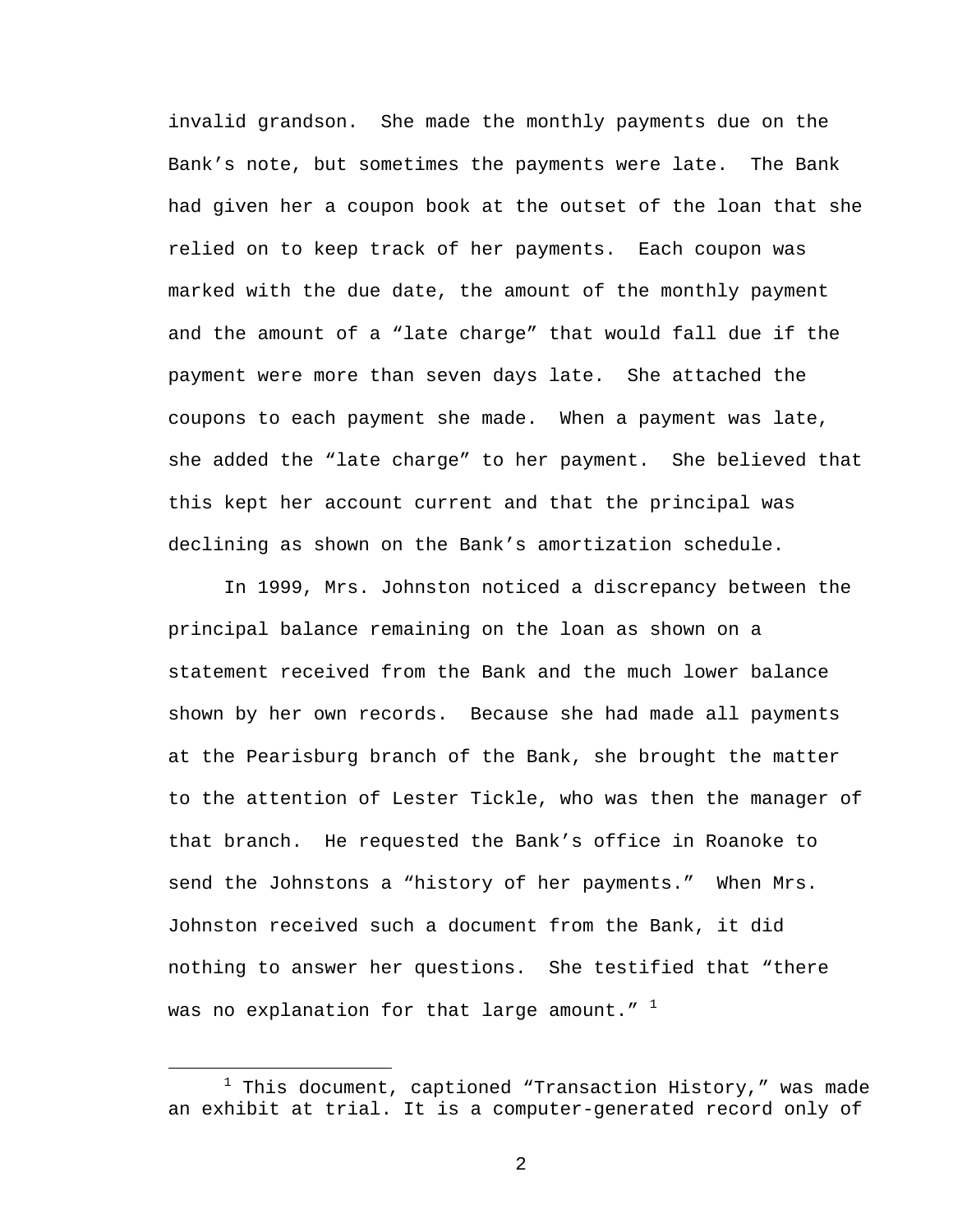Unable to understand the basis of the Bank's claim, Mrs. Johnston prevailed upon her sister, Laura Jane Cook, who had a degree in accounting, to go to the Bank and discuss the matter with Mr. Tickle. He told Mrs. Cook that the discrepancy was due to "extra interest charges on her late payments, and two extended payments."<sup>2</sup> Mrs. Cook testified: "There seemed to be a lot of things that didn't, I didn't think matched up . . . . It was very confusing the way the bank had . . . allotted her payments." Mrs. Johnston, who was unable to leave her disabled grandchild, also asked her husband's cousin, Marie Johnston, who had worked at the Bank for 45 years and who knew Mr. Tickle, to go to the Bank to try to resolve the problem. Mr. Tickle told her that he would like to help but "it was out of his hands."

 On April 28, 2000, Mrs. Johnston went to the Pearisburg branch of the Bank in person and was waited on by Vickie Lucas, a teller. At that time, the Johnstons had two outstanding loans due the Bank, the mortgage loan that was the subject of this dispute and an "equity loan." Mrs. Johnston told the teller: "I would like to pay my accounts off in full

payments on the loan received by the Bank from June 25, 1993 through April 28, 2000 and shows no principal balance remaining on the loan at any time.

i<br>Li

 $^2$  Mrs. Johnston denied that there were ever any extended payments.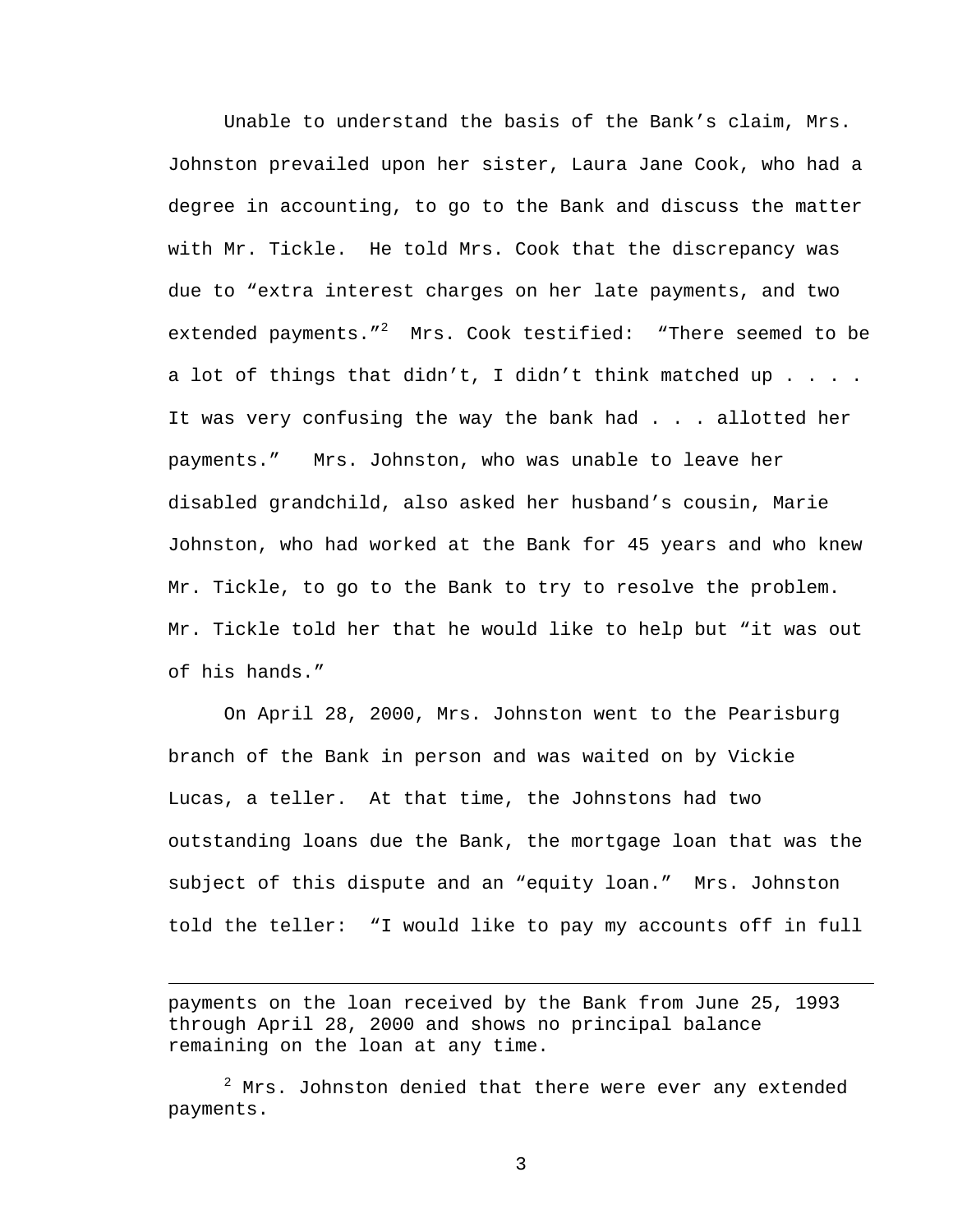and I would have to pay . . . off the [equity loan] with a credit card and the other one I would pay by check." There were two coupons remaining in her mortgage loan coupon book, representing the last two payments due. Mrs. Johnston wrote out a check for \$856.60, the sum of the last two payments as shown on the coupons and wrote the loan number on the check followed by the notation: "Acc't. Paid in full." She laid the coupon books for both loans on the counter before the teller and gave the teller her check and her credit card. The teller checked the account numbers for both loans, checked her computer for the amount due on the equity loan, called the credit card company to be sure a payment of the required amount would be honored, and accepted both the credit card payment and the check. The Bank never refunded the amount of the check to the Johnstons. It was deposited to the Bank's account and returned to the Johnstons, cancelled.

 From April until August 2000, the Bank did nothing to inform the Johnstons that their mortgage loan had not been repaid in full. A "Certificate of Satisfaction" was mailed to them evidencing repayment of the equity loan, but no such evidence of payment ever arrived with respect to the mortgage loan. Instead, they received a "paper . . . saying that [we] owed a large amount of money." In October 2000 they received in the mail a "Notice of Intention to Foreclose" from the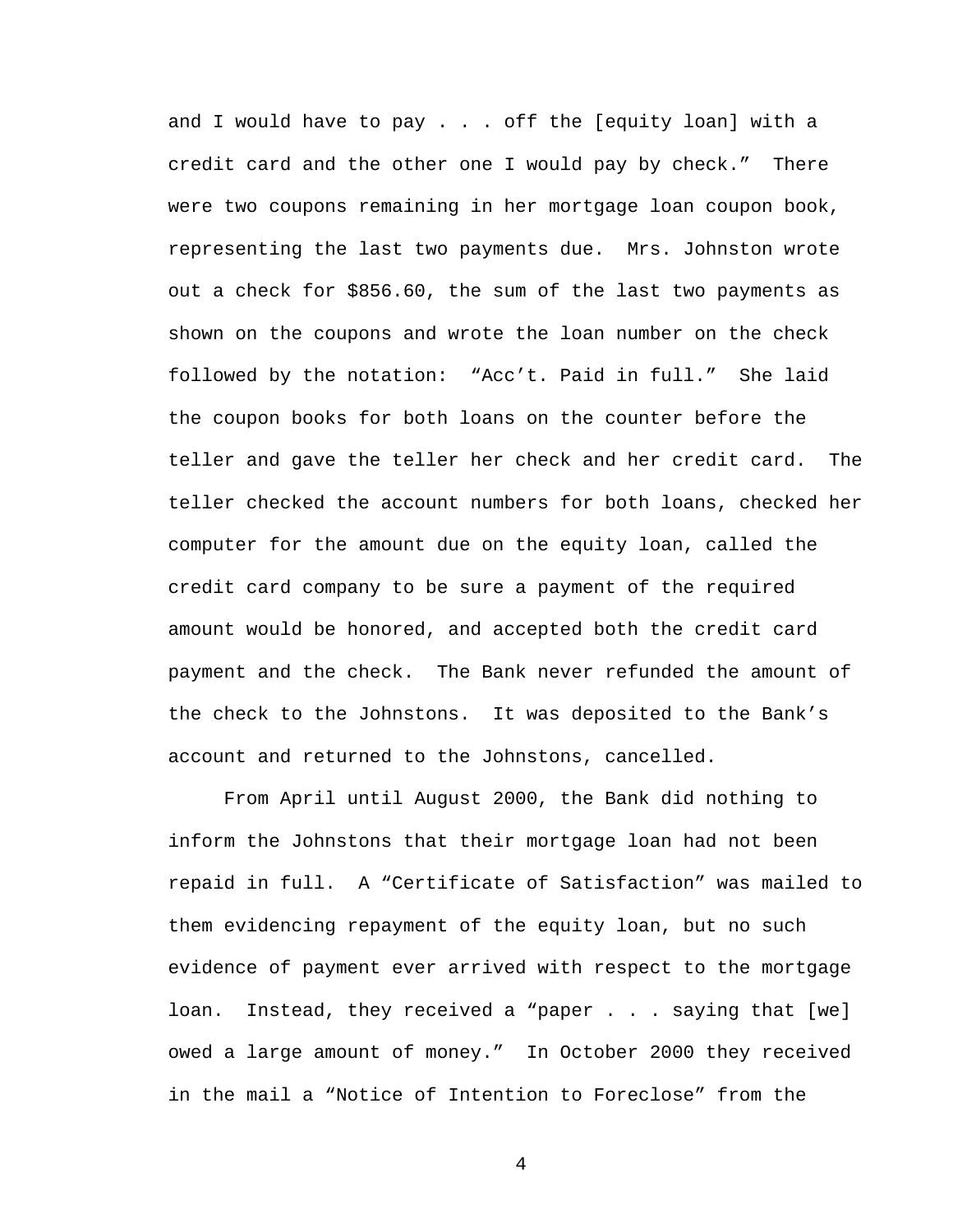Bank's office in Jacksonville, Florida. On December 29, 2000, a vice-president of the Bank executed an affidavit in Philadelphia, Pennsylvania, to the effect that the Johnstons' original note had been lost or misplaced but that the principal amount due the Bank on the loan was \$5,612.05, plus \$521.15 in interest and \$85.64 in late charges, with further interest accruing at the rate of \$2.11 per day from November 20, 2000. In March 2001, a substitute trustee appointed by the Bank sold the Johnstons' property at a foreclosure sale at which the Bank became the successful bidder. $3$ 

### *Proceedings*

 The Johnstons brought this suit against the Bank seeking a judicial determination that the mortgage loan had been fully paid and discharged, and other relief. The circuit court heard the evidence ore tenus.

 Although the note had been lost, the Bank produced a "Customer Loan and Security Agreement" at trial, which the Johnstons had signed in 1985, stating that the number of payments would be 180, that each payment would be \$428.30, and that the payments would be due "monthly beginning June 1,

 $\overline{\phantom{a}}$  3  $3$  The circuit court's final decree in this case set aside the sale and the trustee's deed to the Bank because of violations of duties owed by the Bank and by the trustee to the Johnstons. By order entered this day, we have affirmed that part of the circuit court's decree.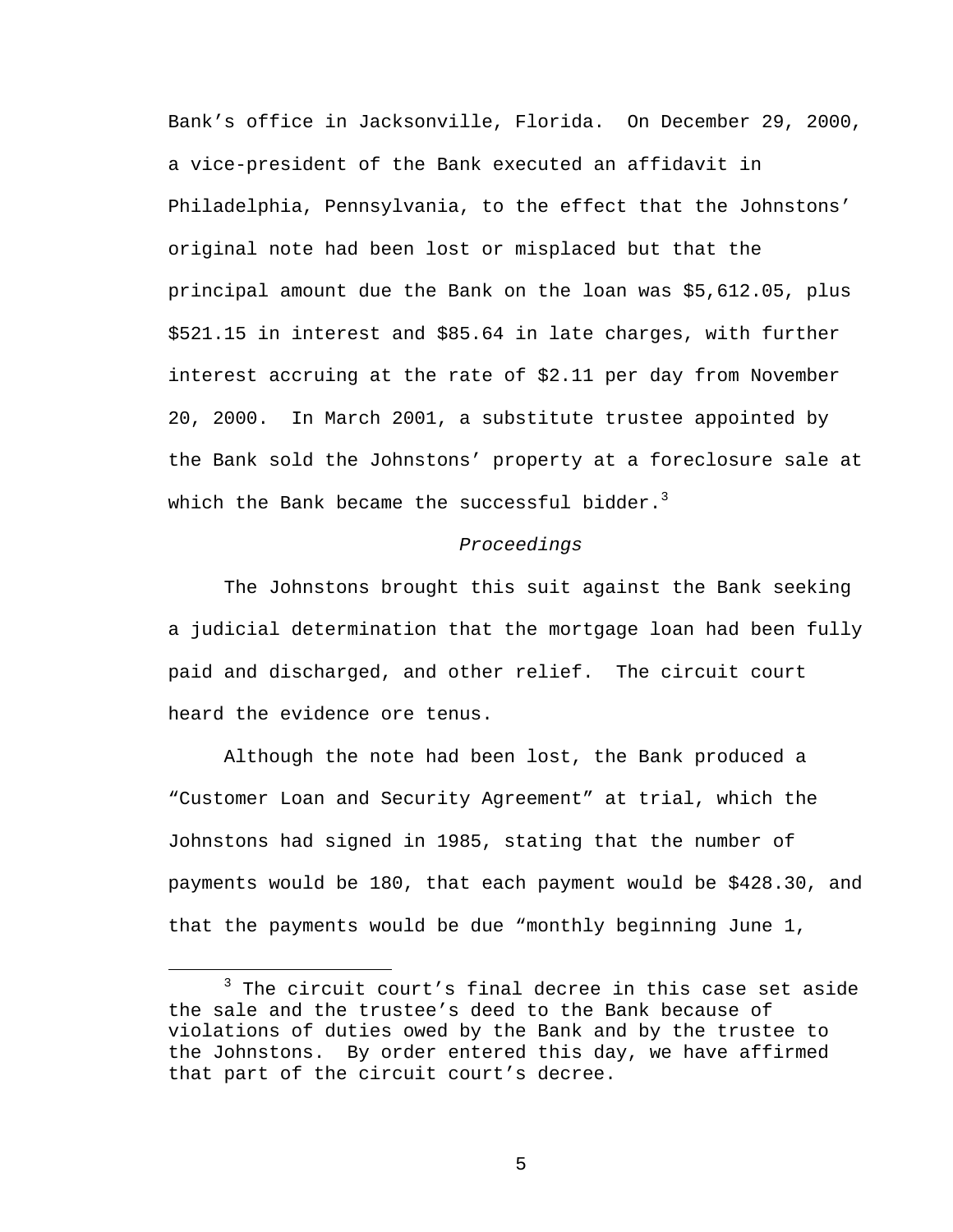1985." The agreement further provided that the principal of the loan was to be \$32,385.20 and "[s]tarting on the date of this Agreement, simple interest is charged on the unpaid part of your loan at the yearly rate of 13.75% (the 'Note Rate'). Interest is figured counting the actual number of days in each month and using a 365-day or 366-day (as applicable) year." The Bank also offered in evidence a loan recalculation, showing receipt of all payments and how they had been applied to principal, interest and "late payments." There was no contention, however, that these calculations had ever been divulged to the Johnstons.

 The circuit court, in a letter opinion, held that Mrs. Johnston had not acted in good faith in tendering a "paid in full" check to the Bank's teller, and that as a result, no accord and satisfaction had occurred. The court reasoned that good faith would have required Mrs. Johnston to tender her check directly to Mr. Tickle, the one person in the Bank she knew to have knowledge of the dispute concerning the debt, or to have informed the teller that the amount due was disputed.<sup>4</sup> The court also found that the terms of the loan were unambiguous, that the Bank's recalculation was correct and

 $\overline{\phantom{0}}$ 

<sup>&</sup>lt;sup>4</sup> The U.C.C. defines "Good Faith" as "honesty in fact and the observance of reasonable commercial standards of fair dealing." Code § 8.3A-103(4).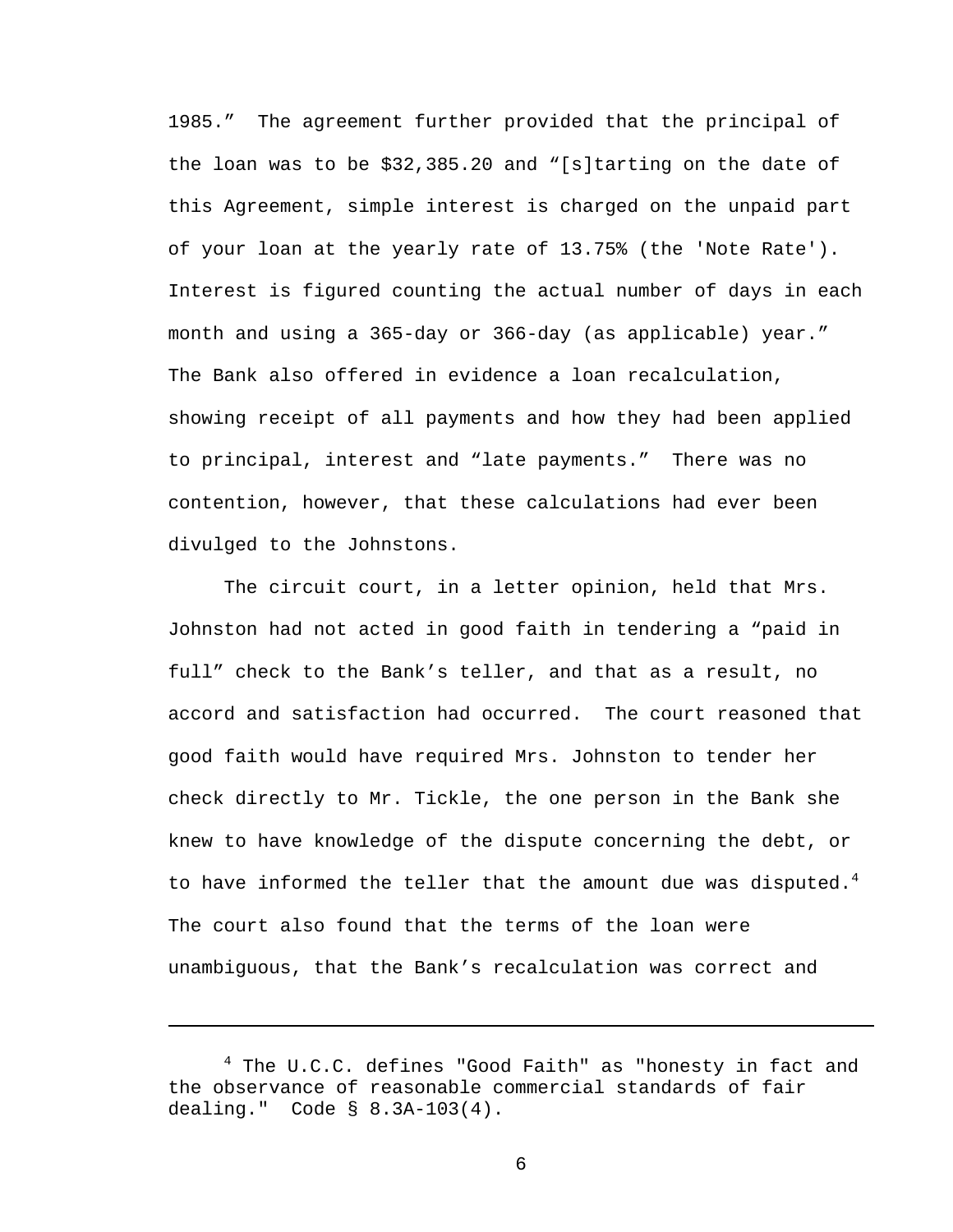that the unpaid balance was due as claimed by the Bank. The court entered a final decree in accordance with that ruling and we granted the Johnstons an appeal.

### *Analysis*

In 1992, the General Assembly adopted amendments to the

Uniform Commercial Code that included Code § 8.3A-311, a

provision intended to govern the specific situation presented

by this appeal. $^5$  That section provides:

**§ 8.3A-311. Accord and satisfaction by use of instrument.** – (a) If a person against whom a claim is asserted proves that (i) that person in good faith tendered an instrument to the claimant as full satisfaction of the claim, (ii) the amount of the claim was unliquidated or subject to a bona fide dispute, and (iii) the claimant obtained payment of the instrument, the following subsections apply.

 (b) Unless subsection (c) applies, the claim is discharged if the person against whom the claim is asserted proves that the instrument or an accompanying written communication contained a conspicuous statement to the effect that the instrument was tendered as full satisfaction of the claim.

 $\frac{1}{5}$  $5$  The circuit court's opinion relied, in part, on Code § 11-12, which provides, in pertinent part: "Part performance of an obligation . . . when expressly accepted by the creditor in satisfaction and rendered in pursuance of an agreement for that purpose . . . shall extinguish such obligation . . . ." We find that section inapplicable to the facts of this case because it is premised upon an express acceptance of part payment by the creditor, coupled with an agreement between the parties that such acceptance will be in full satisfaction of the obligation. The present case is governed entirely by the provisions contained in the U.C.C., hereinafter stated, which apply even in cases where an accord and satisfaction may arise through inadvertence on the creditor's part.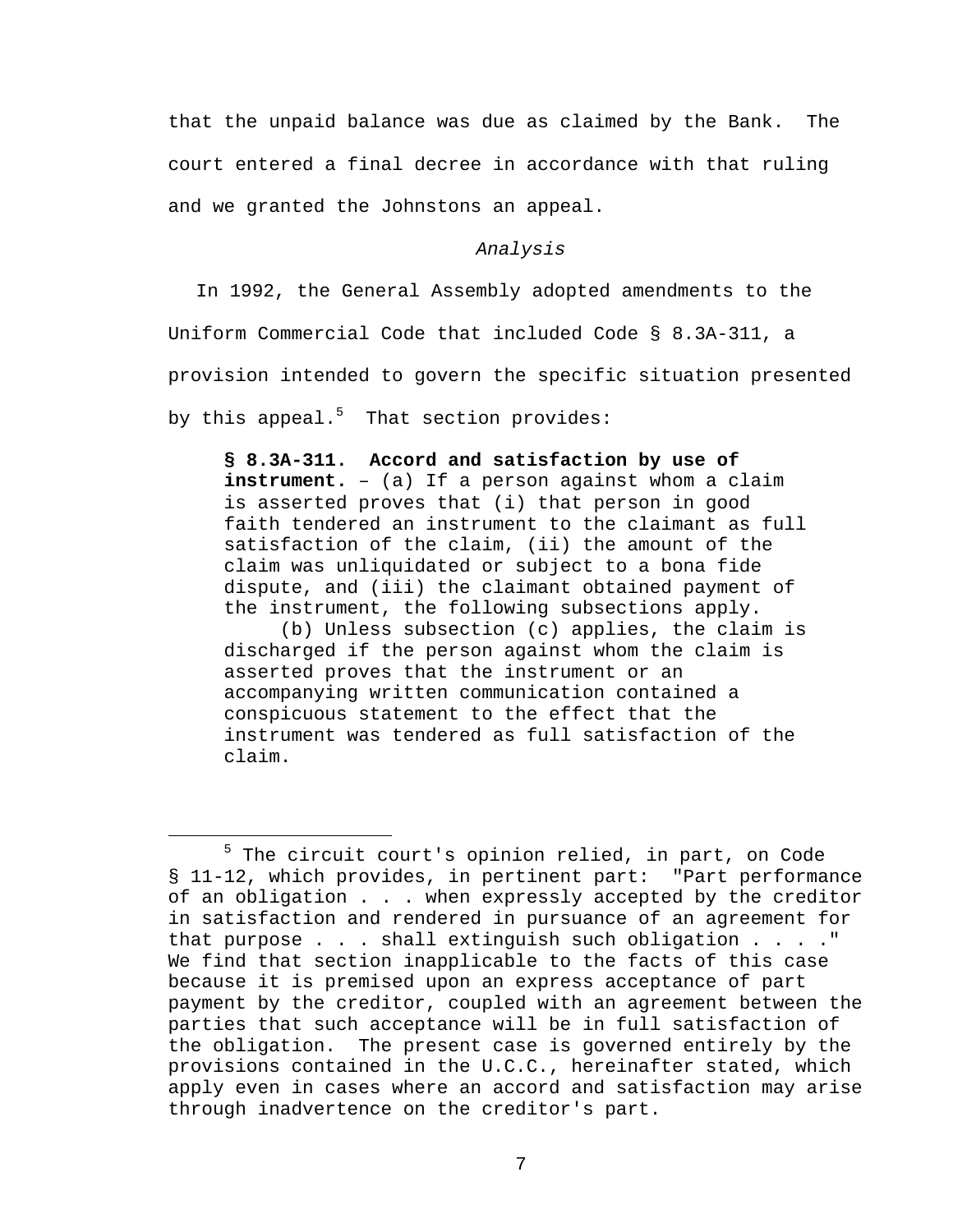(c) Subject to subsection (d), a claim is not discharged under subsection (b) if either of the following applies:

 (1) The claimant, if an organization, proves that (i) within a reasonable time before the tender, the claimant sent a conspicuous statement to the person against whom the claim is asserted that communications concerning disputed debts, including an instrument tendered as full satisfaction of a debt, are to be sent to a designated person, office, or place, and (ii) the instrument or accompanying communication was not received by that designated person, office, or place.

 (2) The claimant, whether or not an organization, proves that within ninety days after payment of the instrument, the claimant tendered repayment of the amount of the instrument to the person against whom the claim is asserted. This paragraph does not apply if the claimant is an organization that sent a statement complying with paragraph (1)(i).

 (d) A claim is discharged if the person against whom the claim is asserted proves that within a reasonable time before collection of the instrument was initiated, the claimant, or an agent of the claimant having direct responsibility with respect to the disputed obligation, knew that the instrument was tendered in full satisfaction of the claim.

 The foregoing section is inapplicable if the debtor is not acting in good faith when presenting the instrument or if the claim is liquidated and not subject to a bona fide dispute. If the requirements of sections (a) and (b) are met, however, an accord and satisfaction is presumed. Gelles & Sons Gen. Contr. v. Jeffrey Stack, Inc., 264 Va. 285, 290, 569 S.E.2d 406, 408 (2002).

We find no evidence in the record to support the circuit court's finding that Mrs. Johnston was not acting in good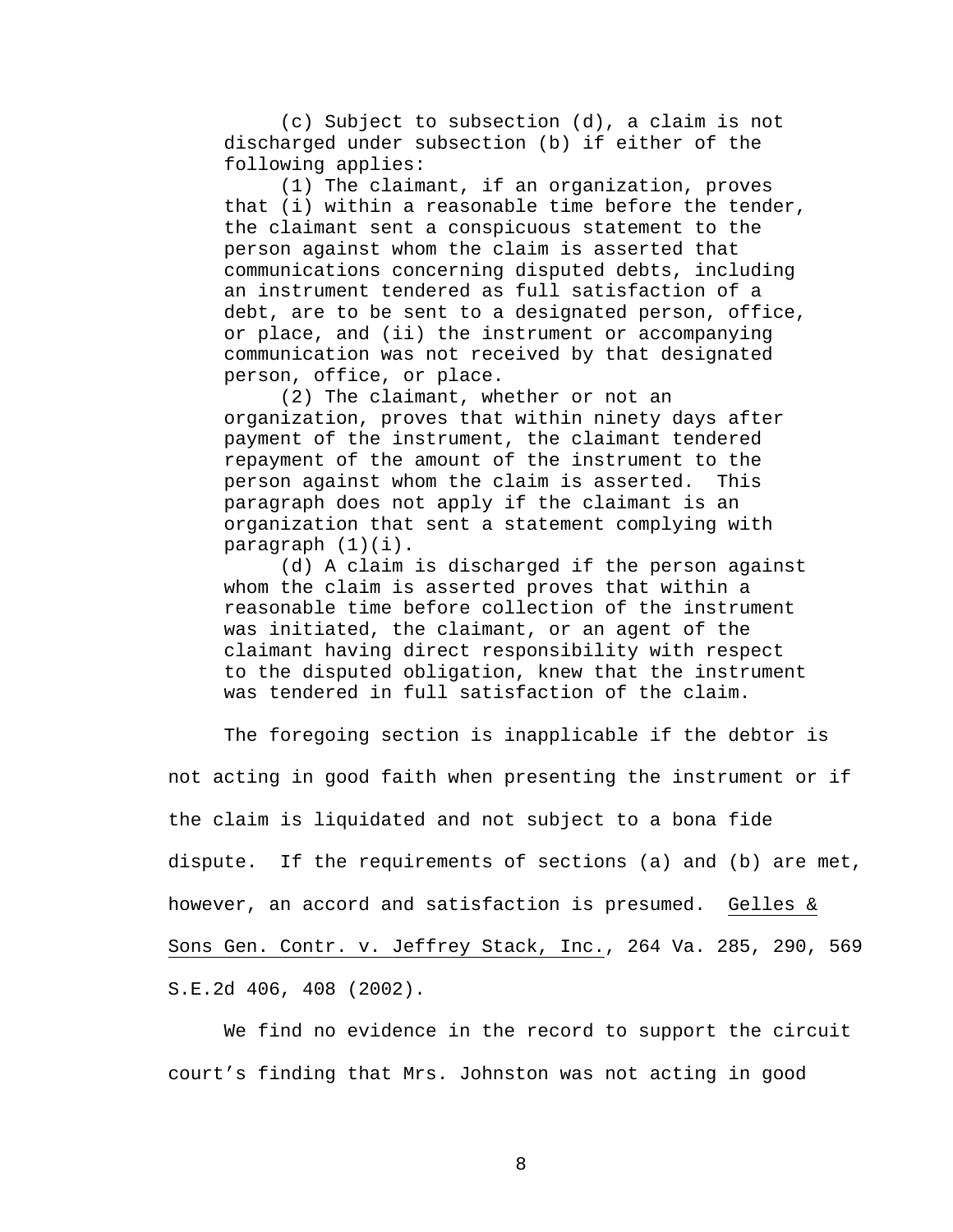faith when she presented her "paid in full" check. She presented her check to a teller, to whom such payments were regularly made, clearly informing her that she wished to pay her loans in full, and laid her payment books before the teller. Her check was plainly marked "paid in full." We find no support in the evidence for the circuit court's conclusion that, in dealing directly with the teller in this manner, she failed to exercise good faith as defined by Code § 8.3A-103(4). The circuit court's opinion stated: "[Mrs. Johnston] tendered her check not to Mr. Tickle, the one person with an intelligent appreciation of the possible consequences of the pay off, but to a bank teller, Mrs. Lucas. . . . I find that the teller did not have all the relevant facts regarding this dispute. . . ." The circuit court's conclusion that the teller lacked "the relevant facts" could only have been based upon conjecture.

 Further, the evidence fails to support the circuit court's finding that Mr. Tickle was the "one person with an intelligent appreciation" of the situation. Mr. Tickle's testimony was that he had only one conversation with Mrs. Johnston, that the facts relating to the balance due on the loan were not available to him in the local branch, but that he would ask the Bank's Roanoke office to mail a statement to her. He said: "That is what I think I remember doing for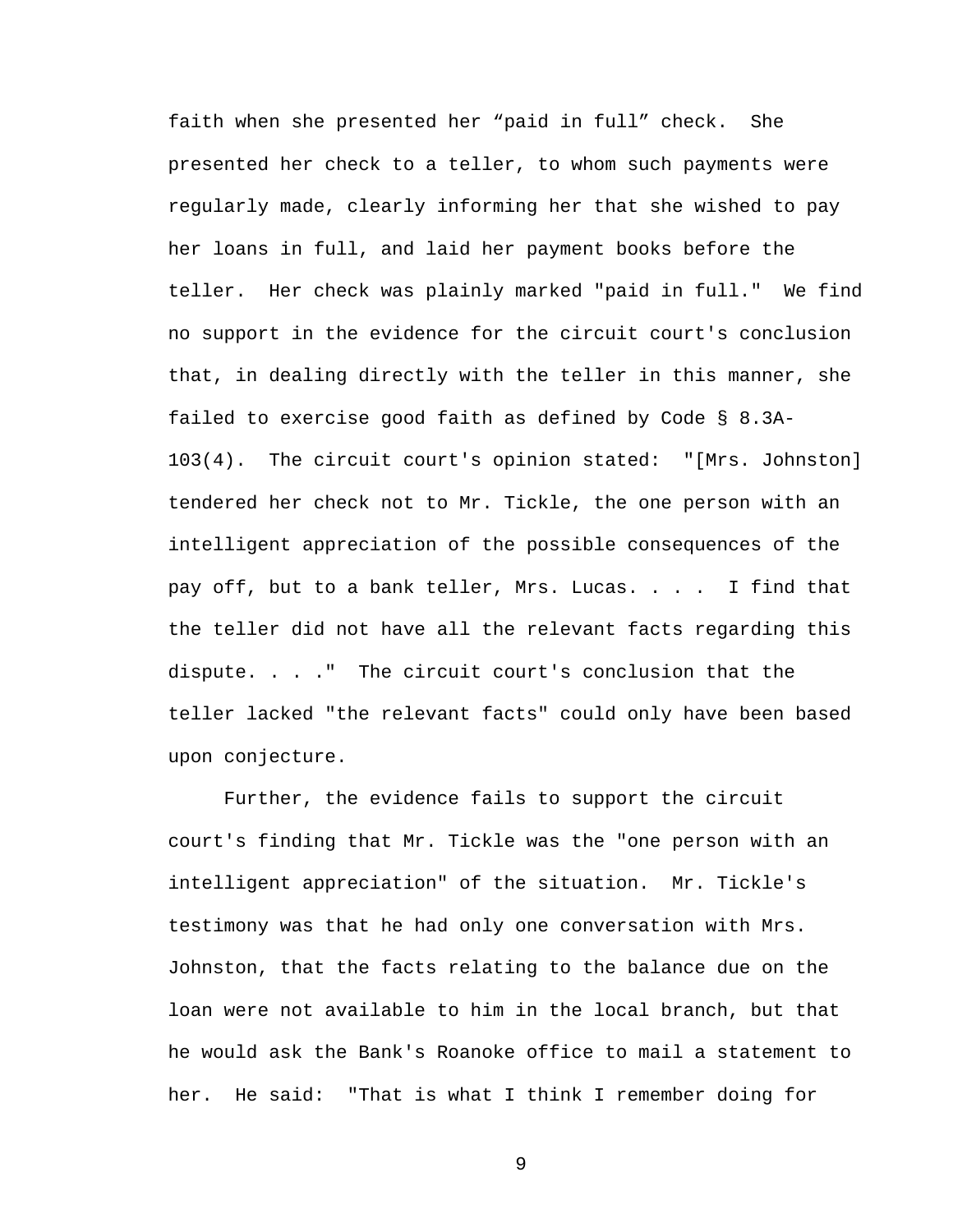her." When he was shown at trial the confusing and incomplete statement the Roanoke office actually sent to the Johnstons at his request, he said, "I don't know that much about the form. The only thing we do is request it." Mrs. Johnston firmly believed that if she made 180 payments of \$428.30 and added the required "late charges" to any late payments, as shown by the coupons in her payment book, the loan would be paid in full. She testified to that belief at trial and informed the Bank of it in her contacts with the branch manager. The record contains no evidence to support an inference that she knew better and was dissembling. $^6$ 

 The original note was lost and its precise language could not be determined. The Bank's claim was based entirely upon the surmise that the note was worded in strict accordance with the "Customer Loan and Security Agreement" that had preceded the note. Mrs. Johnston may well have been mistaken as a matter of law, as the circuit court found, but an error of law is not equivalent to bad faith. $^7\,$  It follows that the amount

 $\overline{\phantom{0}}$  $6$  In Gelles, the trial court found it significant that the debtor believed that the amount of the check it tendered in final payment of a disputed account represented the proper accounting of the amount due. 264 Va. at 291, 569 S.E.2d at 408. We affirmed the trial court's judgment.

 $^7$  See DeChene v. Smallwood, 226 Va. 475, 480, 311 S.E.2d 749, 751 (1984) (police officer acting under a mistaken belief as to the effect of a law nevertheless acted in good faith).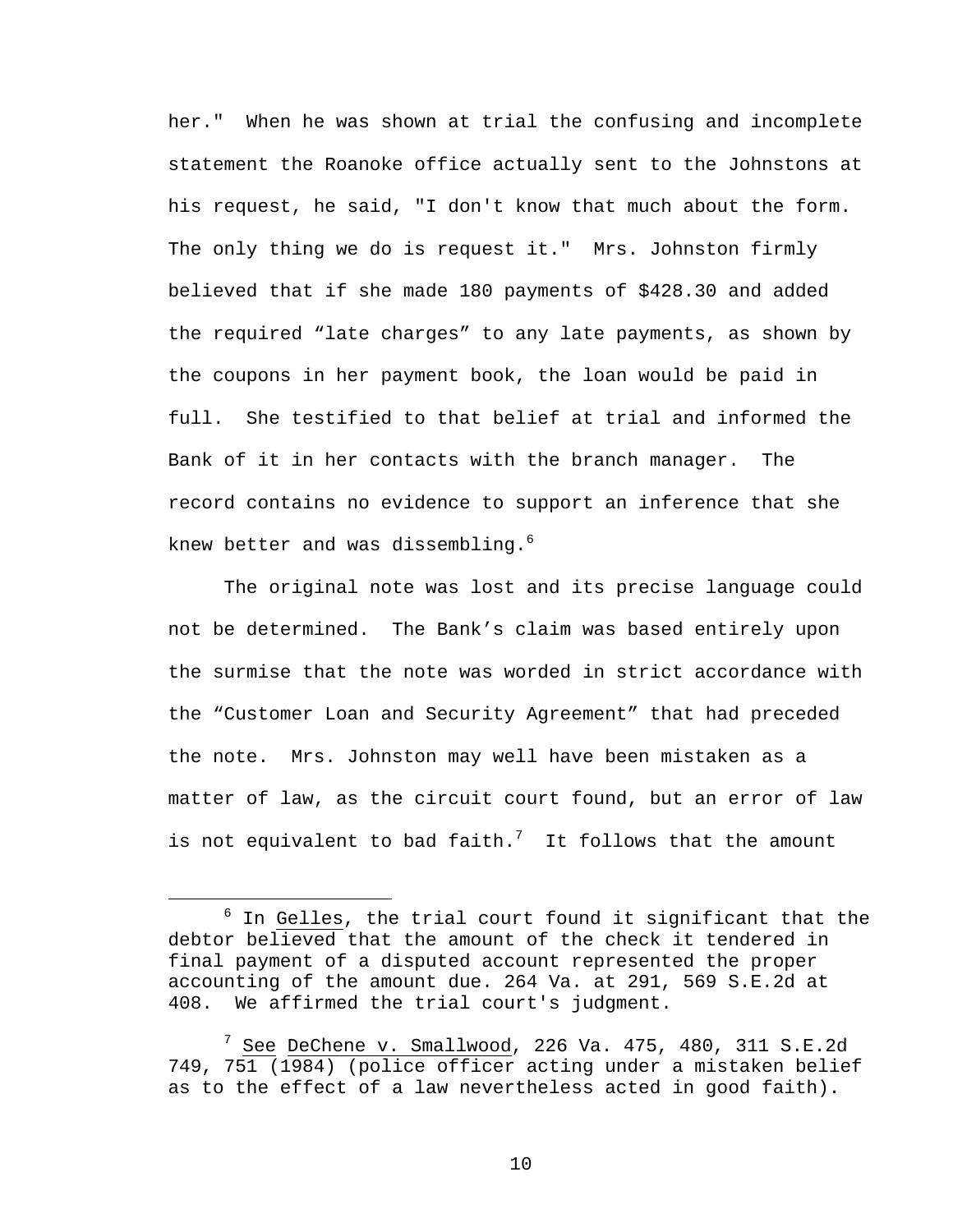due was subject to a bona fide dispute, not a fraudulent or frivolous one, even though the Bank might ultimately have prevailed if it had sought to recover the balance without accepting a "paid in full" check.

 As we observed in Gelles, subsection (c) of the statute is designed to protect a creditor from inadvertent acceptance of an accord and satisfaction. It offers the creditor two alternatives consistent with modern business practices. See Code § 8.3A-311 cmts. 5-6. First, the creditor, if an organization, may send a statement to the debtor to the effect that any communication regarding a disputed debt be sent to a designated person, office, or place. Code  $\S$  8.3A-311(c)(1). The Bank failed to take advantage of that protection. Second, the Bank might have avoided the risk of an accord and satisfaction entirely if it had tendered repayment of the amount of Mrs. Johnston's check within 90 days of its payment. Code  $\S$  8.3A-311(c)(2). By retaining her payment beyond 90 days, the Bank failed to avail itself of that protection.

## *Conclusion*

 Mrs. Johnston had the initial burden of producing evidence that she acted in good faith when she presented her "paid in full" check to the teller. We hold that she carried that burden, that the burden then shifted to the Bank to go forward with evidence to rebut her showing of good faith, and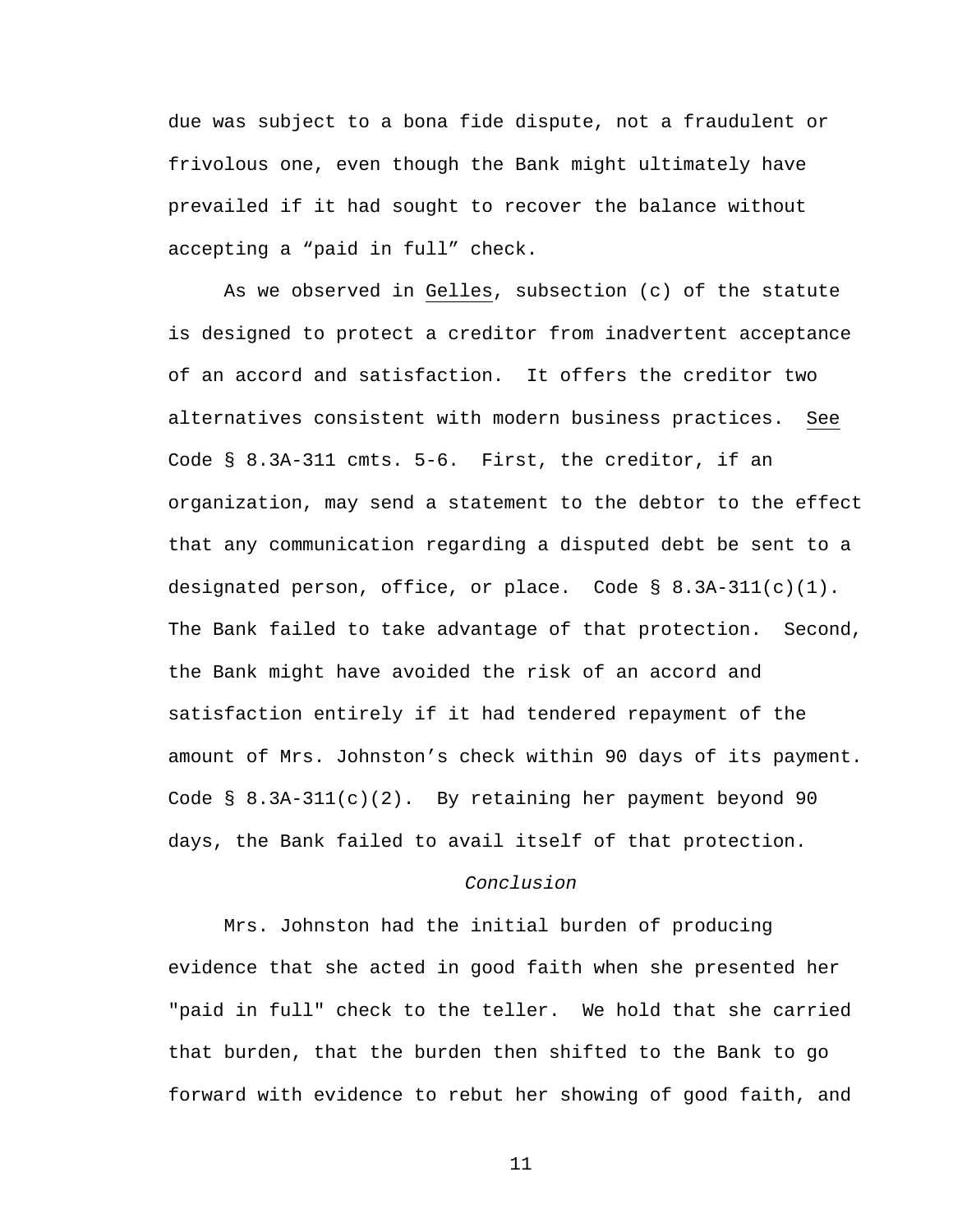that the Bank failed to do so. The evidence also showed that the amount of the claim was subject to a bona fide dispute, for the reasons stated above. As a result, the provisions of subsection (b) of Code § 8.3A-311 took effect and the debt was discharged. Accordingly, we will reverse that part of the circuit court's decree that was the subject of this appeal and enter final judgment here in favor of the Johnstons.

## Reversed in part and final judgment*.*

JUSTICE KEENAN, with whom JUSTICE KOONTZ and JUSTICE LEMONS join, dissenting.

I respectfully dissent. I would hold that the trial court's decision is not plainly wrong or without evidentiary support under the standard of review set forth in Code § 8.01- 680, which governs our consideration of this appeal.

I think that the majority has reached a contrary result for two reasons. First, in my view, the majority has confused the requirement of a "good faith" tender in Code § 8.3A-311 with the separate statutory element of a "bona fide dispute." Second, I think that the majority has misapplied the burden of proof in this case.

The statutory elements of a "good faith" tender and a "bona fide dispute" are separate and distinct. Under the plain language of the statute, the requirement of a "good faith" tender addresses the method and manner in which payment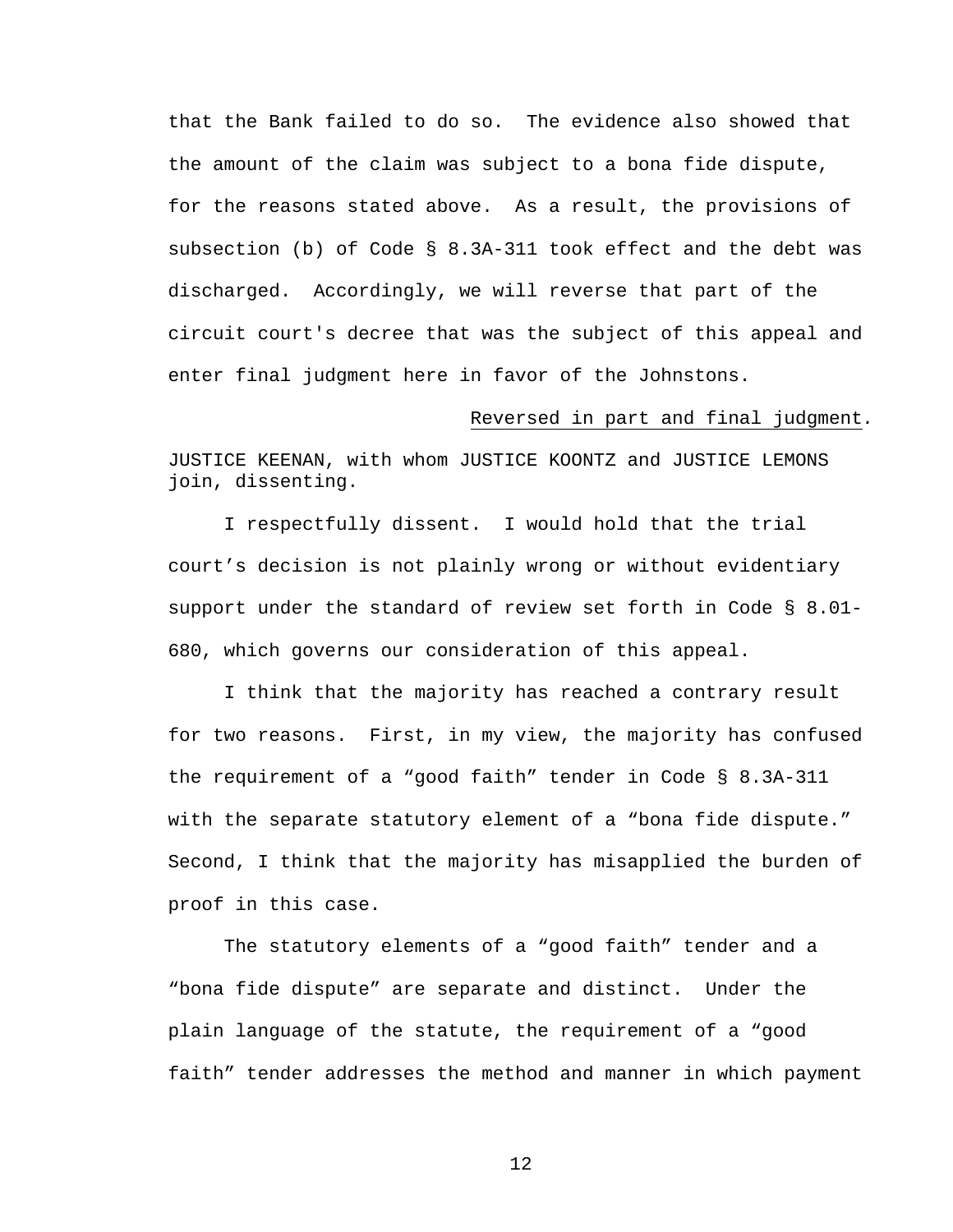is offered in satisfaction of a debt, while the statutory element of a "bona fide dispute" concerns the amount of the debt itself. See Webb Bus. Promotions, Inc. v. American Elec. & Entm't Corp., 617 N.W.2d 67, 73 (Minn. 2000) (focus of "good faith" inquiry under UCC is on offer of accord, not on parties' underlying contract); accord Ex parte Meztista, 845 So.2d 795, 799 (Ala. 2001). Despite the fact that these statutory elements are entirely different components of an accord and satisfaction under the Uniform Commercial Code, the majority heavily relies on evidence of a "bona fide dispute" in discarding the trial court's finding that Mrs. Johnston did not act in "good faith" when she tendered payment to the Bank. Further, the majority rejects the trial court's finding without engaging in an analysis of the "good faith" tender requirement under the UCC.

 "Good faith" under the UCC is defined in Code § 8.3A-103(a)(4) as "honesty in fact and the observance of reasonable commercial standards of fair dealing." The party alleging an accord and satisfaction under the UCC bears the burden of proving a "good faith" tender, as well as the other elements necessary to support the claim. Code § 8.3A-311; McMahon Food Corp. v. Burger Dairy Co., 103 F.3d 1307, 1313 (7th Cir. 1996); Webb Bus. Promotions, Inc., 617 N.W.2d at 74.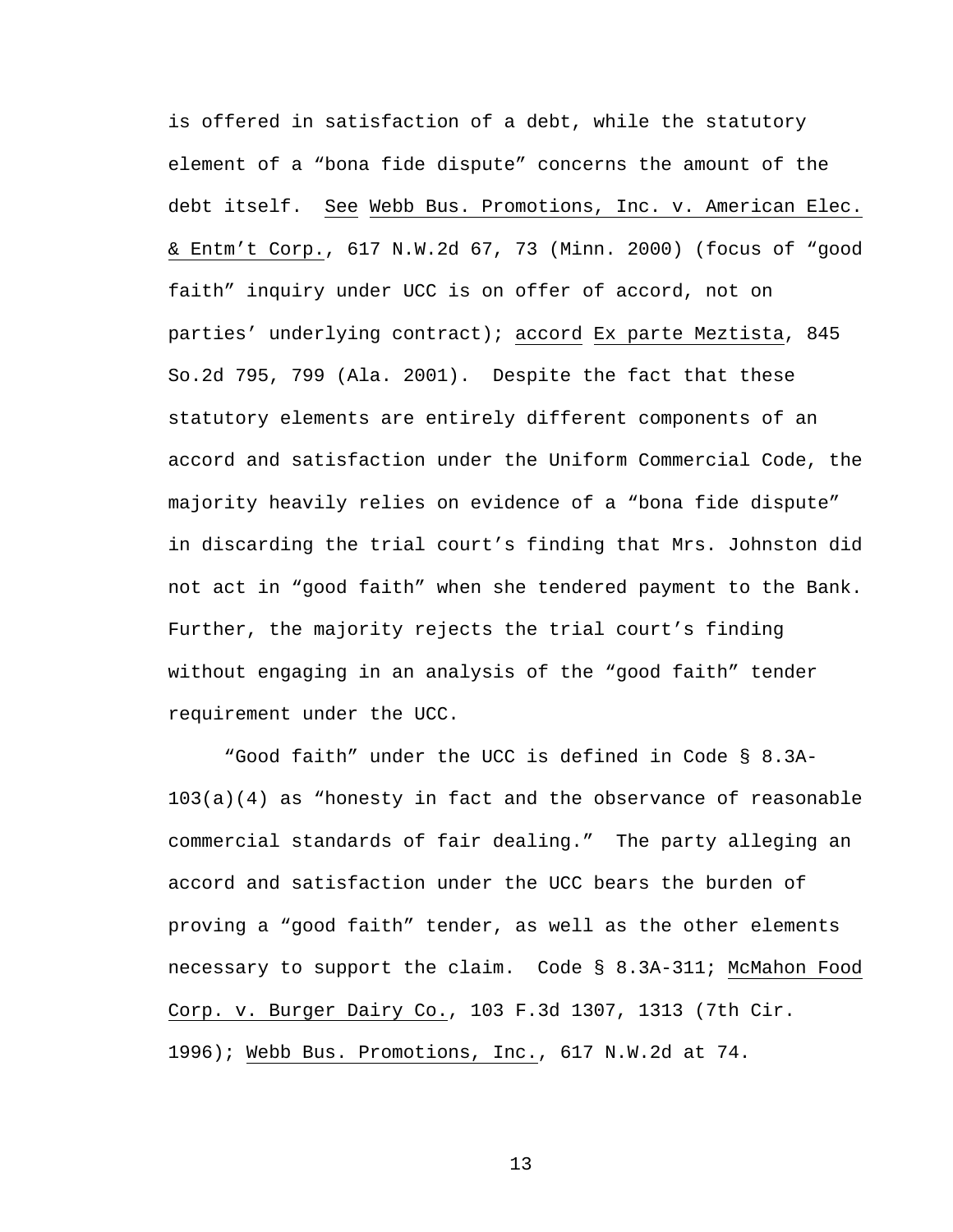A trial court's finding on the issue of "good faith" is a finding of fact. McMahon Food Corp., 103 F.3d at 1313. Thus, that finding may not be disturbed on appeal unless it is without evidence to support it. Code § 8.01-680.

 "The meaning of 'fair dealing' will depend upon the facts in the particular case." Code § 8.3A-311, cmt. 4. Those facts include the parties' prior course of dealings. Sarah H. Jenkins, 13 Corbin on Contracts § 70.8, at 354-55 (Joseph M. Perillo, ed., rev. ed. 2003). Moreover, "fair dealing excludes engaging in opportunistic behavior." Id. at 356.

In the present case, the trial court found that Mrs. Johnston had dealt exclusively with the Pearisburg branch manager, Mr. Tickle, in contesting the amount of her loan balance. The court further found that Mr. Tickle had "full knowledge of the dispute," and was the "one person" whom Mrs. Johnston knew had "an intelligent appreciation of the possible consequences of the pay off." The court additionally found that despite the many prior dealings with Mr. Tickle by Mrs. Johnston and others acting at her request, she did not approach Mr. Tickle with her check or inform the Bank's teller, Vickie Lucas, of the longstanding dispute with Mr. Tickle concerning the loan balance.

 Based on these factual findings, the trial court concluded that the exercise of "good faith" would have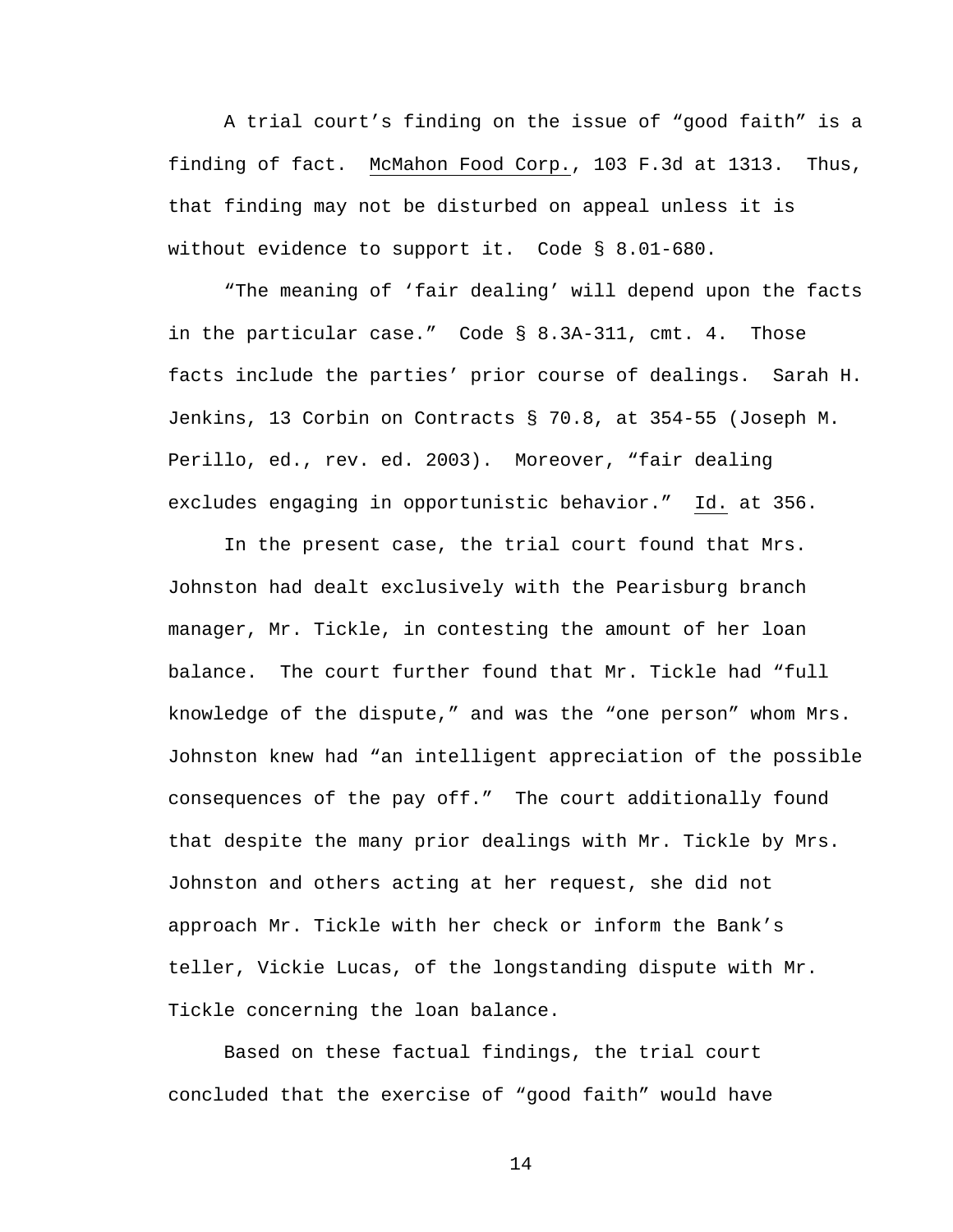"required Mrs. Johnston to inform the teller of the dispute and her [negotiations] with Lester Tickle or to have tendered the final payment to Mr. Tickle himself." I agree, and would hold that the trial court's factual findings support its conclusion that reasonable commercial standards of fair dealing required that Mrs. Johnston tender payment to a person who was aware of her dispute with the Bank, rather than to a person who lacked any information or appreciation of that dispute.

 The majority acknowledges Mrs. Johnston's burden of proving the statutory requirement of "good faith" but ultimately misapplies that burden in its review of the evidence. In doing so, the majority also fails to consider one component of the "good faith" requirement, namely, whether Mrs. Johnston met her burden of proving that her conduct was commercially reasonable.

In its analysis, the majority instead characterizes the circuit court's finding that Vicki Lewis had no knowledge of Mrs. Johnston's ongoing dispute as conjecture. However, Mrs. Johnston, not the Bank, bore the evidentiary burden on this issue. Thus, the majority's argument that there was an absence of evidence to support the circuit court's factual findings is of no consequence here. The circuit court's ultimate conclusion that Mrs. Johnston did not prove she acted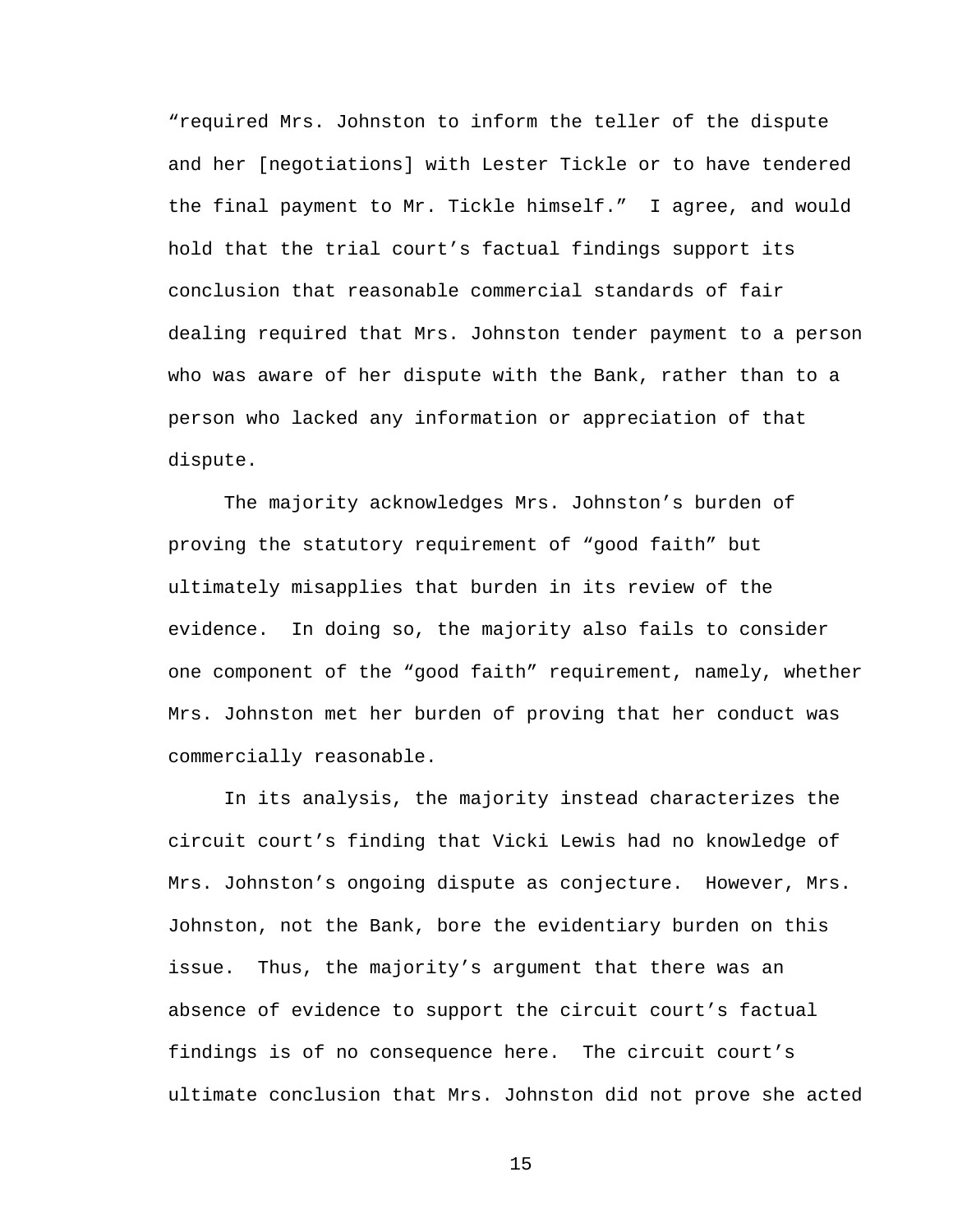in good faith is justified by the complete lack of evidence that she acted in a commercially reasonable manner.

In addition, the majority's analysis is devoid of any explanation why Mrs. Johnston's actions were commercially reasonable when she failed to inform Vicki Lewis of her unresolved dispute with the Bank. In my opinion, the facially opportunistic nature of her tender, in conjunction with her failure to prove the commercial reasonableness of her actions, compels a conclusion that she did not prove that she made a "good faith" tender.

Mrs. Johnston's failure to prove that she acted in "good faith" was fatal to her claim of accord and satisfaction. See Code § 8.3A-311. Thus, it is irrelevant that the Bank could have employed remedies provided in subsection (c) of the statute to protect the Bank from an inadvertent acceptance of an accord and satisfaction. Once Mrs. Johnston's claim of accord and satisfaction failed for lack of proof, there was no accord and satisfaction that the Bank could have accepted, inadvertently or otherwise.

Beyond the outcome of the present case, I also am concerned that the majority's holding weakens the statutory requirement of "good faith." The majority's relaxed application of the "good faith" tender requirement appears to permit a court to base its judgment on subjective and